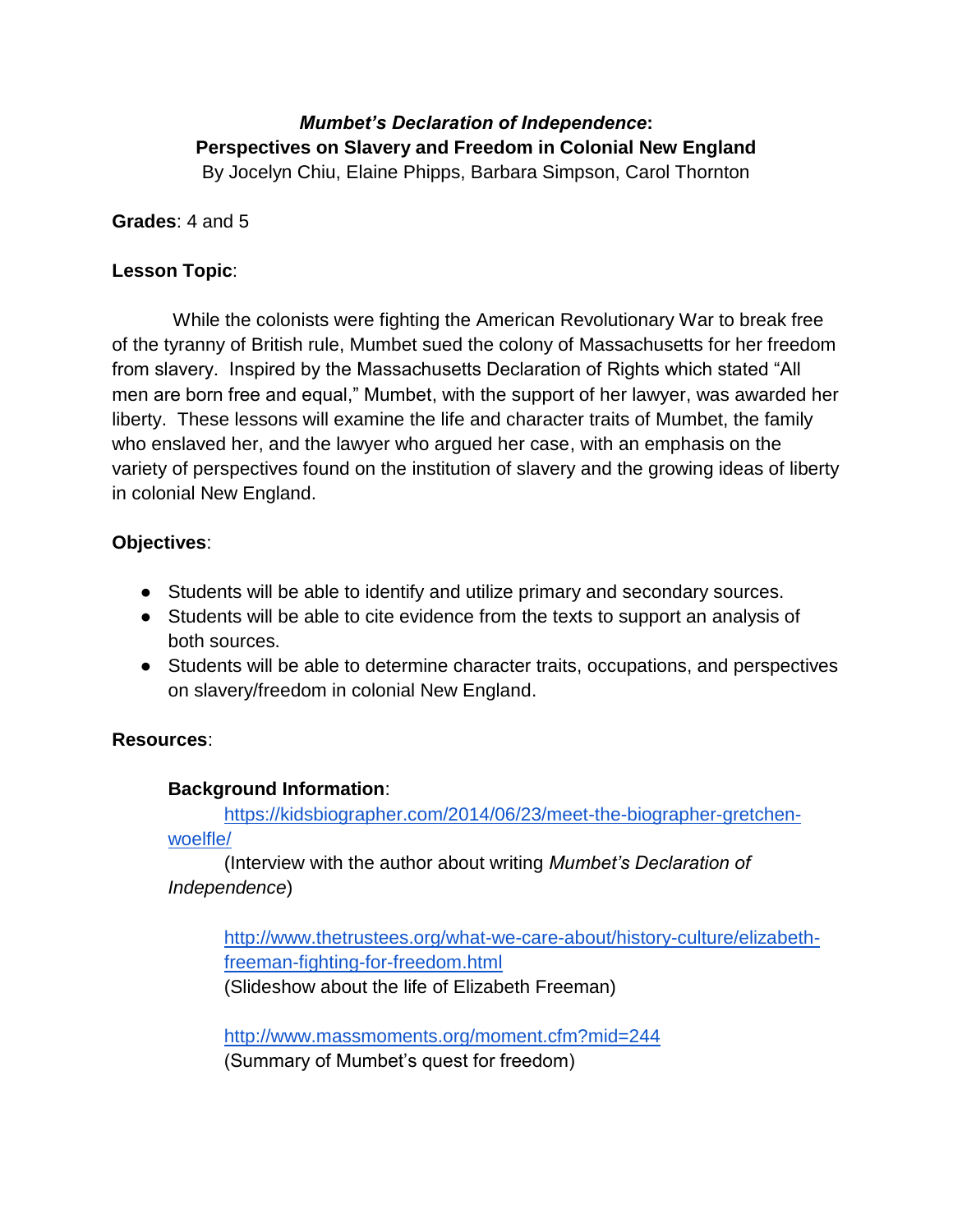Map of Berkshire County, Massachusetts, specifically Sheffield and **Stockbridge** 

<https://www.teachingchannel.org/videos/student-run-lesson> (Junk it - Keep it strategy)

[https://www.youtube.com/watch?v=IX\\_qV9jRKDo](https://www.youtube.com/watch?v=IX_qV9jRKDo) (How to Write a Tweet)

## **Picture Book:**

Woelfe, Gretchen. *Mumbet's Declaration of Independence.* Minneapolis: Carolrhoda Books, 2014.

## **Primary Sources:**

<http://www.mass.gov/anf/docs/lib/body-of-liberties-1641.pdf> (Massachusetts Slave Law page 53, #91)

[http://mumbet.com/index.php/77-mumbet-articles/mumbet/71](http://mumbet.com/index.php/77-mumbet-articles/mumbet/71-mumbetsgrave) [mumbetsgrave](http://mumbet.com/index.php/77-mumbet-articles/mumbet/71-mumbetsgrave) (Mumbet's gravestone)

<http://mumbet.com/index.php/mumbet/74-mumbetportrait> (Mumbet's portrait)

[http://press-pubs.uchicago.edu/founders/documents/bill\\_of\\_rightss6.html](http://press-pubs.uchicago.edu/founders/documents/bill_of_rightss6.html) (Massachusetts Constitution of 1780, Article 1)

## **Graphic Organizer and Activities (see attached documents):**

Character Traits Graphic Organizer Tweet It Up Activity Political Cartoon Activity

## **Supporting Resources**:

<https://www.youtube.com/watch?v=MggVlU0a51U> (YouTube video definition of Twitter/tweet)

<https://www.youtube.com/watch?v=Sch4cgecTWA> (YouTube Jimmy Fallon: Sesame Street Hashtags: #WhenIWasAKid)

[https://www.youtube.com/watch?v=Qev7ADFIROs&index=17&list=PLykzf](https://www.youtube.com/watch?v=Qev7ADFIROs&index=17&list=PLykzf464sU99HVFTMNPjNLWLqPSJAzEDN) [464sU99HVFTMNPj LWLqPSJAzEDN](https://www.youtube.com/watch?v=Qev7ADFIROs&index=17&list=PLykzf464sU99HVFTMNPjNLWLqPSJAzEDN)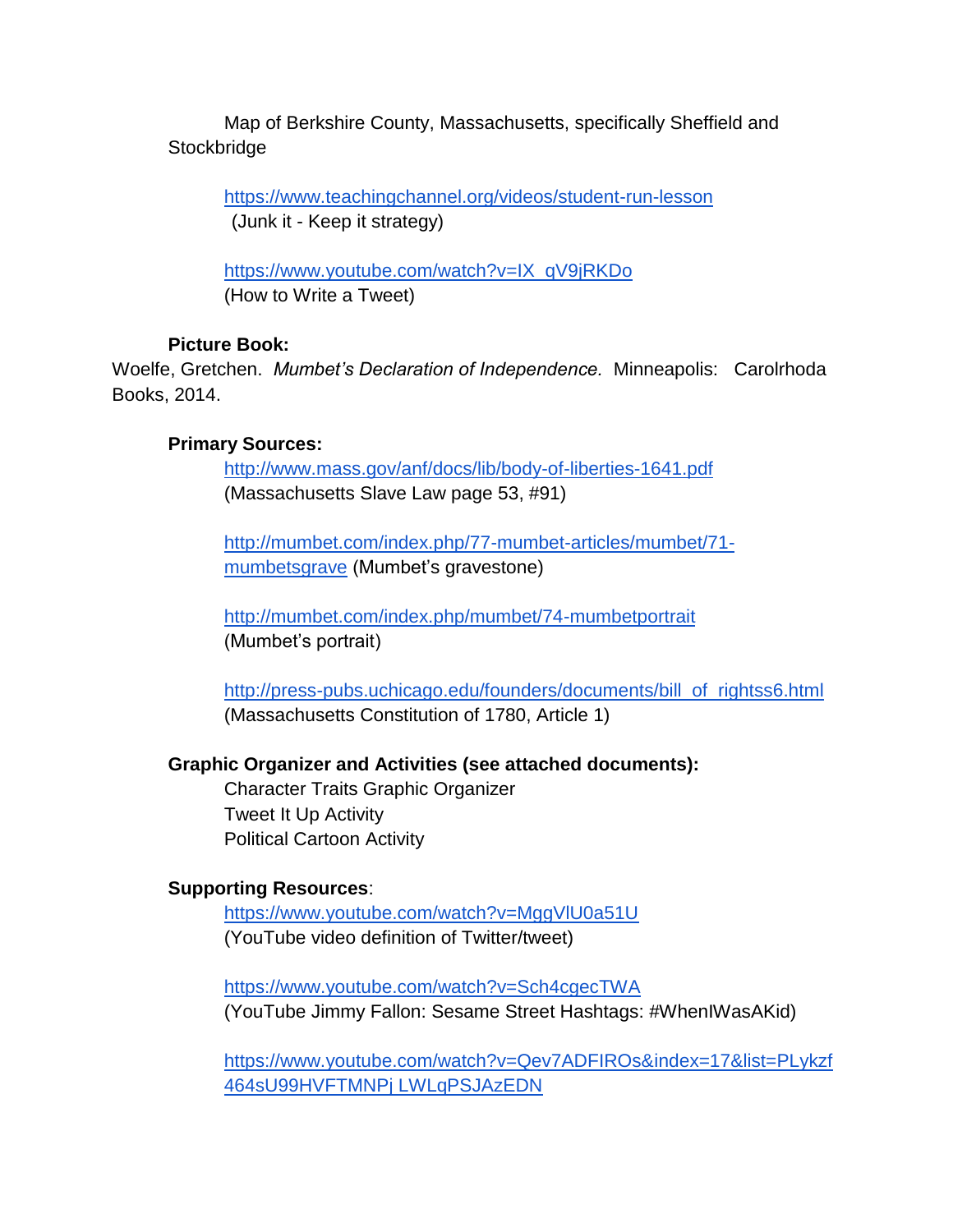(YouTube Jimmy Fallon: Hashtags: #HalloweenFail)

 <https://www.youtube.com/watch?v=rkMlwKWfadY&t=1248s> (YouTube video: *Liberty Kids 139: Born Free and Equal*)

[https://mass.pbslearningmedia.org/resource/fyr12.socst.us.1950pres.mum](https://mass.pbslearningmedia.org/resource/fyr12.socst.us.1950pres.mumbet/mumbet/#.WXlb-ogrLIU) [bet/mumbet/#.WXlb-ogrLIU](https://mass.pbslearningmedia.org/resource/fyr12.socst.us.1950pres.mumbet/mumbet/#.WXlb-ogrLIU) (Video segment of PBS series: *Finding Your Roots*)

<http://historicalfirsts.org/website/the-women-their-stories/mum-bett/> (Website of Tammy Denease, a historical re-enactor who portrays Mumbet)

[http://www.mass.gov/courts/court-info/sjc/edu-res](http://www.mass.gov/courts/court-info/sjc/edu-res-center/abolition/abolition-4-gen.html)[center/abolition/abolition-4-gen.html](http://www.mass.gov/courts/court-info/sjc/edu-res-center/abolition/abolition-4-gen.html) (Official website of the Massachusetts Court System)

Adams, Catherine & Pleck, Elizabeth H. *Love of Freedom: Black Women in Colonial and Revolutionary New England*. Oxford University Press, 2010.

Laiz, Jana & Barnes, Ann-Elizabeth. *"A Free Woman on God's Earth" The True Story of Elizabeth "Mumbet" Freeman The Slave Who Won Her Freedom*. Great Barrington, MA: Crow Flies Press, 2009.

Woelfle, Gretchen. *Answering the Cry for Freedom: Stories of African Americans and the American Revolution.* Calkins Creek, 2016.

**Time**: Three 45-minute lessons

## **Procedure**:

## **Day One - Interactive Read Aloud Materials: Picture Book**

- 1) Have students think about what they value (what is important to you) family, friends, pets, possessions, school, home, hobbies, free time, sports, etc.
- 2) Ask them to imagine never having any of these freedoms and inform them that this is the situation that the woman named Mumbet experienced.
- 3) Let students know that we will be reading a story that takes place during the American Revolutionary era when ideas about freedom were frequently debated.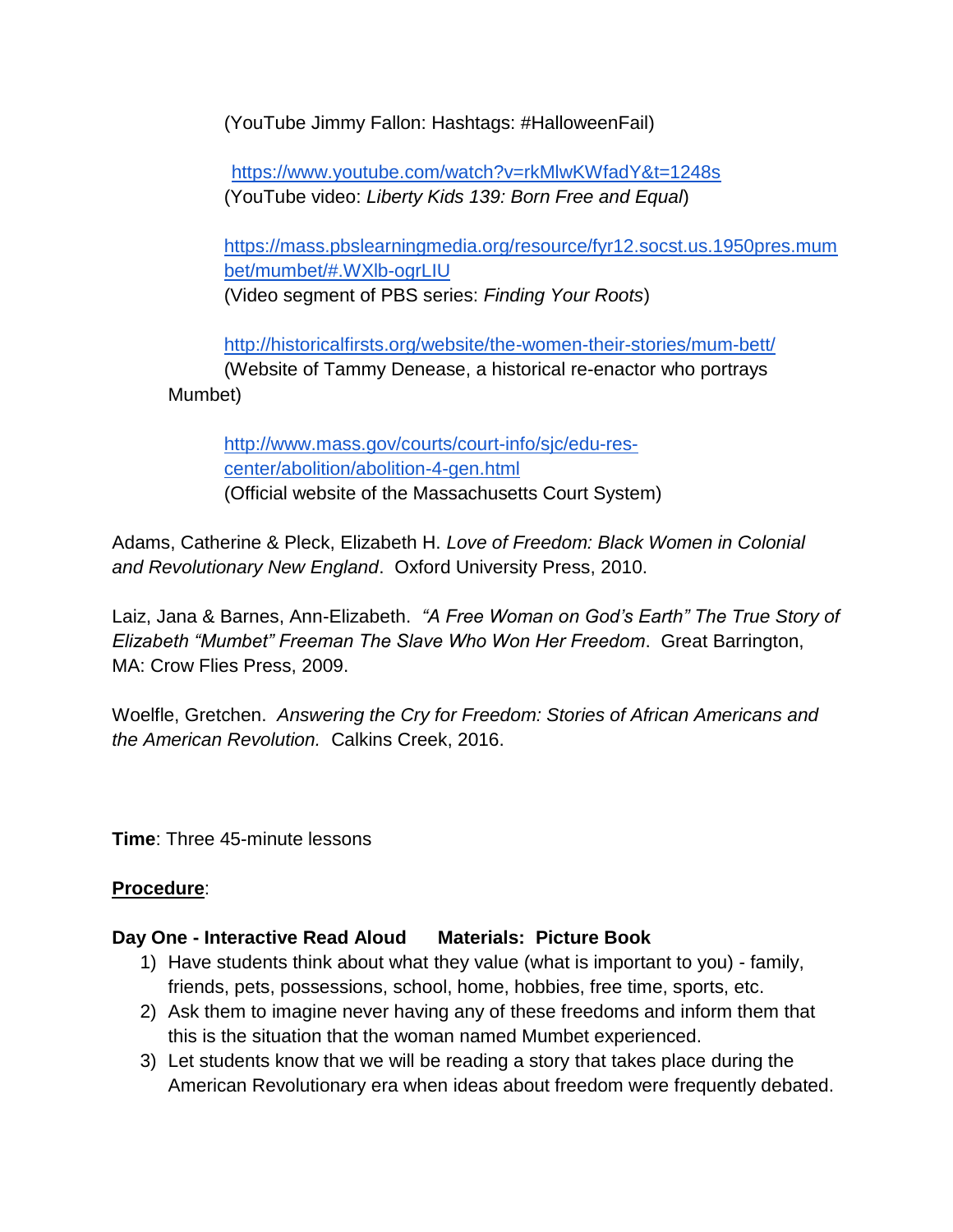- 4) Introduce the main characters (Mumbet, Colonel Ashley, Mrs. Ashley, and Mr. Sedgwick) and tell students that as we read, they will be thinking about who they are (their traits), the role they play (occupations), and their perspectives on freedom and slavery.
- 5) Read the text and at the teacher's discretion, stop for discussion.
- 6) At the end, have students reflect on the reading (through turn-and-talks, whole group discussion, and/or stop-and-jots)
	- a) Is this a primary or secondary source?
	- b) What are the different perspectives you noticed in this book on slavery/freedom?

**Day Two - Small Group Chart Work (Identifying traits using a graphic organizer and citing text evidence**) Materials: graphic organizers for each student; cited text passages

- 1) Divide students into small groups to receive typed texts based on **one** of the four characters (Mumbet, Colonel Ashley, Mrs. Ashley, Mr. Sedgwick) - each group will become an "expert" on one character.
- 2) Have students complete the chart on **their** character and use evidence from the text.
- 3) Share as a class so others can fill in the rest of the chart
	- a) Students can agree or disagree
	- b) Students can revise character traits, words or evidence to make them stronger
- 4) Have a group discussion about how their thinking has changed or remained the same. Do they have any burning questions?

# **Day 3 - Primary Source Investigation - The purpose of this investigation is to allow students to develop an understanding of the perceptions that colonists had about slavery and freedom in New England during the 1700's**

(caveat - students should be familiar with reading primary sources)

- 1) Review with students what they have learned about the book's characters
- 2) Inform them that today, they will be taking a look at primary sources that connect to the story to understand the perspectives of these characters (on freedom/slavery)
- 3) Groups rotate around to read and discuss one of the four given primary sources and jot down the main ideas from the source (Consider using the "Junk It and Keep It" group strategy; consider enlarging the primary sources so students can